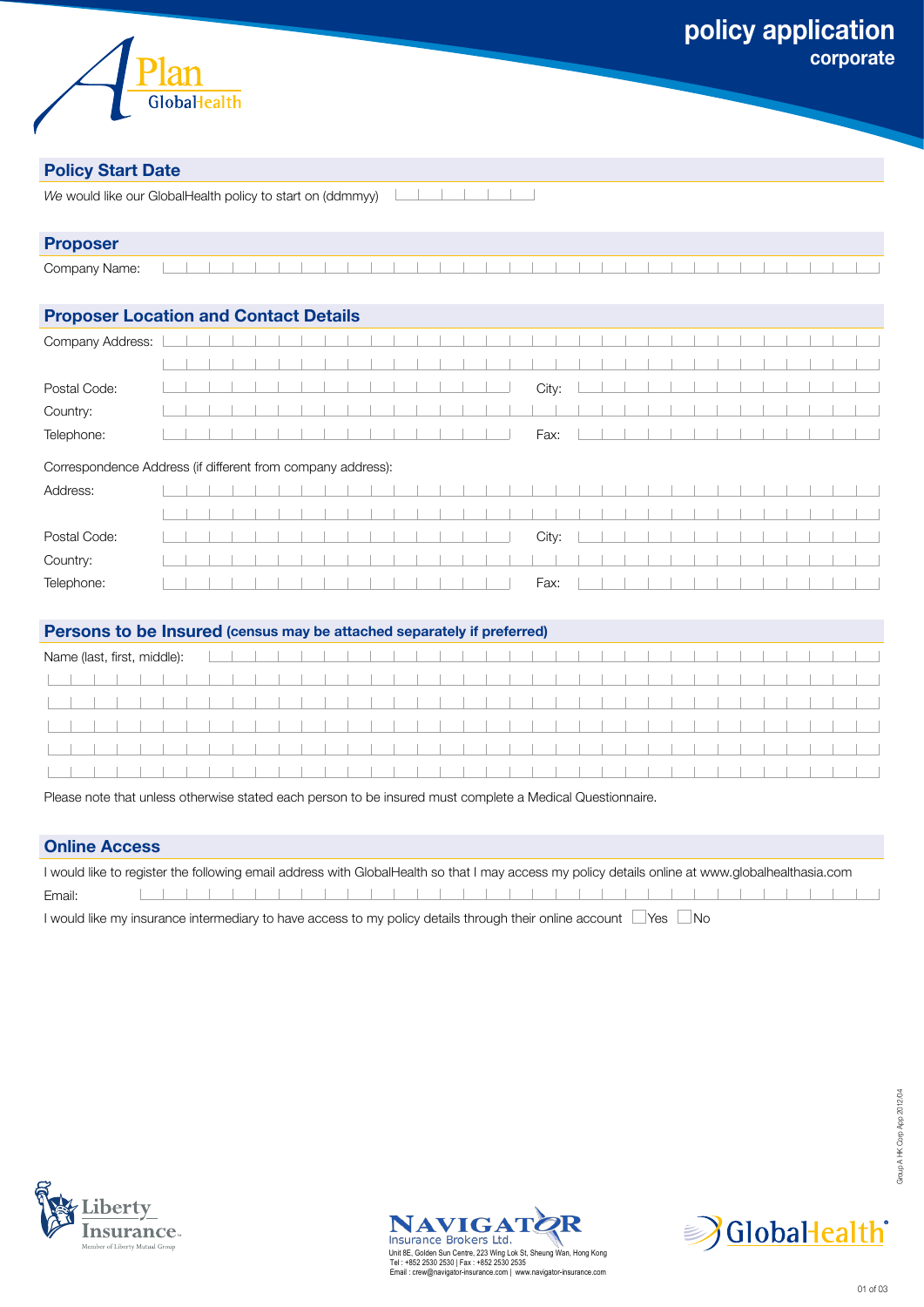| Globallealth                                                                                                                                                                                                     |                                                                                                                                                |                                  | policy application<br>corporate                                                                                                                                                                  |
|------------------------------------------------------------------------------------------------------------------------------------------------------------------------------------------------------------------|------------------------------------------------------------------------------------------------------------------------------------------------|----------------------------------|--------------------------------------------------------------------------------------------------------------------------------------------------------------------------------------------------|
| <b>Choose Your Cover</b>                                                                                                                                                                                         |                                                                                                                                                |                                  |                                                                                                                                                                                                  |
| <b>Select your Area of Cover</b><br>Worldwide<br>Worldwide excluding North America<br>and the Caribbean                                                                                                          | Select your Plan<br>Hospitalisation Only<br>Plan A<br>Hospitalisation & Outpatient<br>Plan A (with optional outpatient)<br>Plan AA<br>Plan AAA |                                  | <b>Select Optional Modules</b><br>Maternity Option 1<br>Maternity Option 2<br>Dental with copay<br>Dental without copay                                                                          |
| <b>Premium Payment</b>                                                                                                                                                                                           |                                                                                                                                                |                                  |                                                                                                                                                                                                  |
| <b>Frequency of Payment</b><br>Annual (no surcharge)<br><b>Cheques/ Banker's Drafts</b><br>Cheques should be drawn on a Hong Kong or United States clearing bank and made payable to "GlobalHealth Asia Limited" | Semi-Annual (4% surcharge)<br>US\$                                                                                                             | Quarterly (5% surcharge)<br>HK\$ |                                                                                                                                                                                                  |
| <b>Bank Transfer</b><br>For direct premium remittances, please send full payment (inclusive of all bank charges) to:                                                                                             |                                                                                                                                                |                                  |                                                                                                                                                                                                  |
| <b>Intermediary Bank</b>                                                                                                                                                                                         |                                                                                                                                                | <b>Beneficiary Bank</b>          |                                                                                                                                                                                                  |
| ABA No.:<br>026009593<br>Bank of America N.A., New York<br>Recipient Bank:<br>USA CHIPS UID 009953                                                                                                               |                                                                                                                                                | Bank:<br>Account Holder:         | The Bank of East Asia, Limited. Hong Kong<br>GlobalHealth Asia Limited                                                                                                                           |
| 6550-4-90452<br>Account No.:<br>B0FAUS3N<br>Swift Address:                                                                                                                                                       |                                                                                                                                                | Account No.:                     | 015-521-50-00132-1 (US\$ Account)                                                                                                                                                                |
| Note: 1. All bank charges will be borne by the remitter.<br>2. Please indicate your Policy Number as a payment detail to your banker.<br>an Official Receipt.                                                    |                                                                                                                                                | Swift Address:                   | BEASHKHH (SWIFT MT103)<br>3. Please fax (+852 2526 0769) or email the bank remittance advice or instruction slip with your Policy Number to GlobalHealth for our accounting records and to issue |
| Company Credit Card (personal credit cards not accepted unless authorised)                                                                                                                                       |                                                                                                                                                |                                  |                                                                                                                                                                                                  |
| I/we, the undersigned, authorise you to charge the following credit card for payment of GlobalHealth insurance premiums:                                                                                         |                                                                                                                                                |                                  |                                                                                                                                                                                                  |
| MasterCard<br>Visa L                                                                                                                                                                                             |                                                                                                                                                |                                  |                                                                                                                                                                                                  |
| HK\$<br>US\$L<br>Card No.:                                                                                                                                                                                       |                                                                                                                                                |                                  | Expiry Date (mmyy):                                                                                                                                                                              |

I also authorise GlobalHealth Asia Limited, until further notice in writing, to charge this credit card with unspecified amounts in respect of annual premium payments as and when these become due. GlobalHealth Asia Limited will inform us in advance of any premium adjustments.

Do you wish to opt for automatic credit card billing for future renewals?  $\Box$  Yes  $\Box$  No

Signature **Date** 

Card Holder's Name:

Group A HK Corp App 2012/04 Group A HK Corp App 2012/04



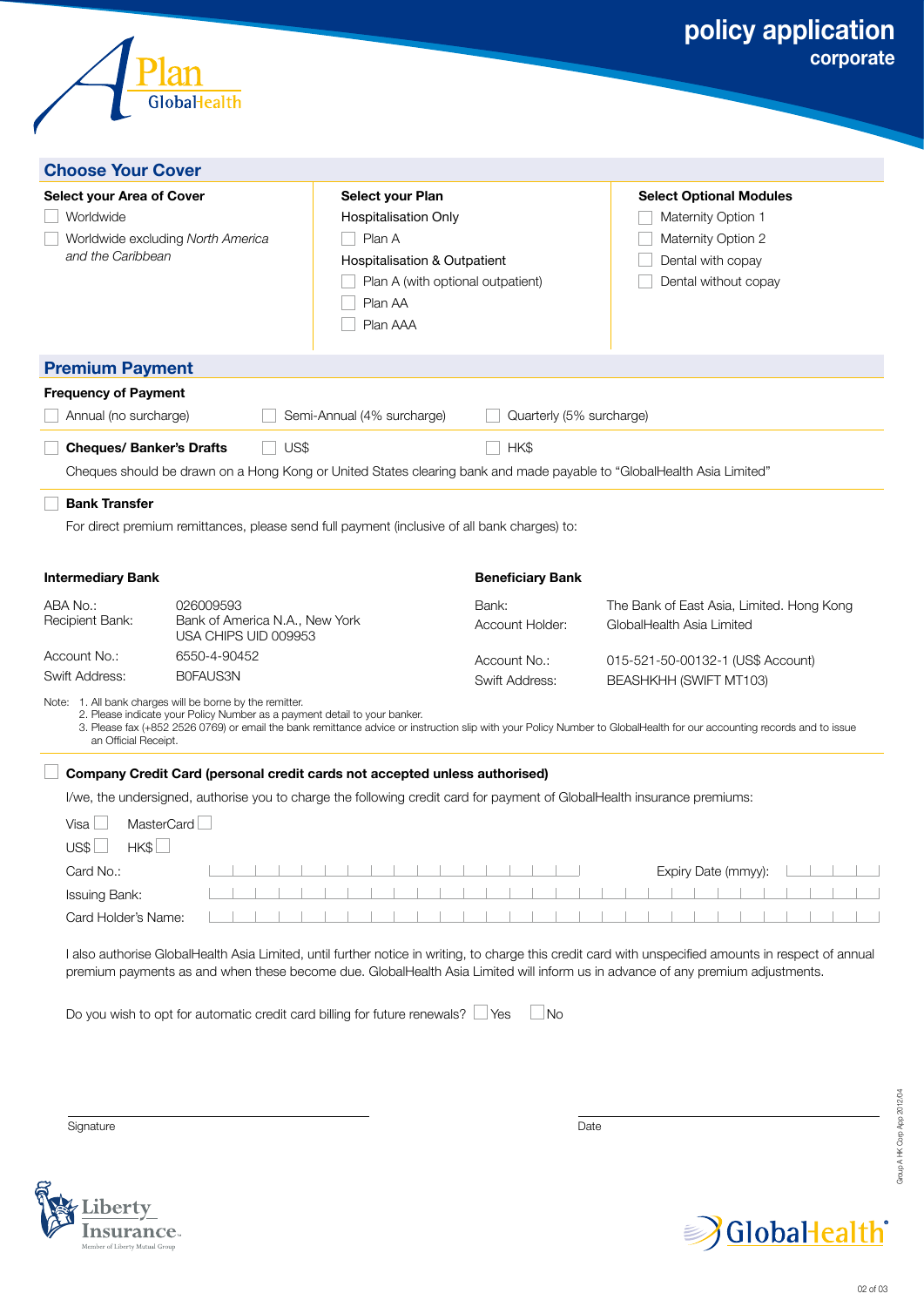

*We* will cover *you* on Standard Terms if *you* are of sound health at the time of acceptance and must not suffer nor have suffered from any recurring disease, *Illness*, *Injury*, bodily infirmity or physical or mental disability, and *you* must not have attained 65 (sixty-five) years of age at the time of acceptance.

#### **Declaration**

I acknowledge that presentation of this form does not entitle me or anyone else to cover under this, or any other insurance product or service provided by Liberty International Insurance Limited (Hong Kong) and or its representative GlobalHealth Asia Limited. I also acknowledge that the decision as to whether I will be offered cover under this, or any other insurance product or service provided by Liberty International Insurance Limited (Hong Kong) and or its representative GlobalHealth Asia Limited, remains entirely at Liberty International Insurance Limited (Hong Kong) and or its representative GlobalHealth Asia Limited absolute discretion at all times.

**Cashless Out-patient Facility**: (Applicable only to nil *deductible* policies with Out-patient Benefits selected) I/We authorise GlobalHealth Asia Limited to release the names, dates of birth, sex, passport and/or identification number, any information provided on the Application and any records GlobalHealth Asia Limited may have regarding the insured person(s) shown on the *namelist* to *hospitals*, clinics, laboratories, physicians, specialists, *dentists*, chiropractors, acupuncturists, physiotherapists, or other medical practitioners for the purpose of providing direct bill paying services for the insured person(s). By signing this declaration, I/We also acknowledge the specific Policy term listed below:

Right of Recovery: In the event of authorisation of payment and/or payment is made by Liberty International Insurance Limited (Hong Kong) for a claim which is not covered under this Policy or when the limit of liability of this insurance is exceeded, Liberty International Insurance Limited (Hong Kong) reserves the right to recover the said sum or excess from *you*.

This recovery includes but is not limited to deducting the payments owed from other claims made by *you* during the Policy period. If the amount owed remains outstanding for more than 90 days, then GlobalHealth Asia Limited reserves the right to suspend the direct billing service to *you* without further notice.

Name and Title **Signature** Signature Signature **Signature** Date

*Please send completed form to* **GlobalHealth Asia Limited**

Suite 1401-3, Chinachem Hollywood Centre, 1-13 Hollywood Road, Hong Kong, SAR. Telephone: (852) 2526-0918 Facsimile: (852) 2526-0769 Email: hkaplan@globalhealthasia.com www.globalhealthasia.com



Tel : +852 2530 2530 | Fax : +852 2530 2535 Email : crew@navigator-insurance.com | www.navigator-insurance.com

Producer Name:

Email: Contact Number:

Group A HK Corp App 2012/04

iroup AHK Corp App 2012/04

03 of 03